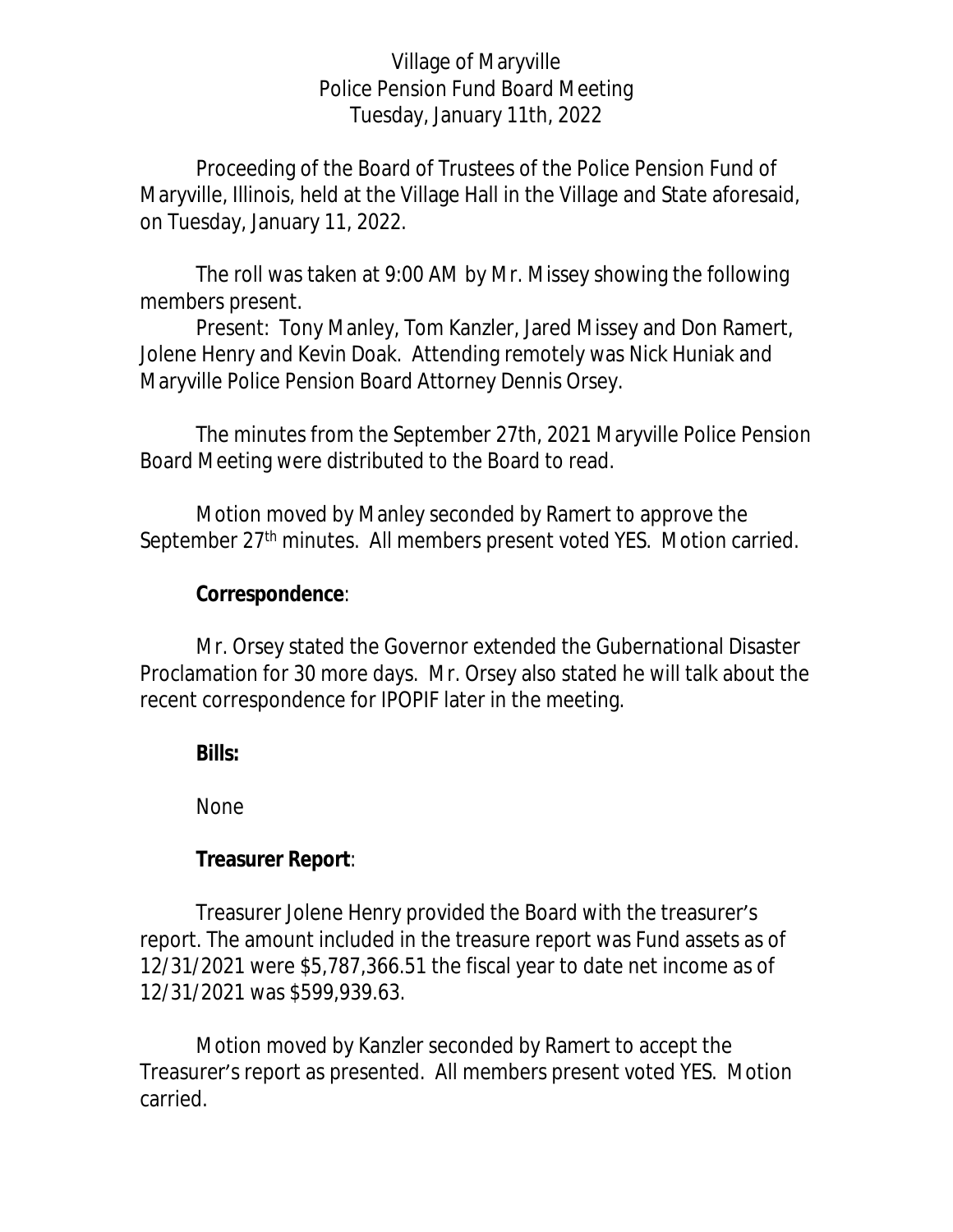## **Investments Report:**

Kevin Doak provided the Board with the Investment Report that showed the pension fund as of 12/31/21 was at \$5,749.095.62 and the Earnings rate from 5/1/20 to 4/30/21 was 19.95%

Motion moved by Ramert seconded by Kanzler to accept the Investment Report as presented. All members voted YES. Motion carried.

# **Old Business**:

Orsey advised the board the status of the lawsuit to challenge consolidation law. Orsey stated there has not been a ruling filed yet and the ruling could come any day now. Orsey advised he since there has been no ruling from the courts regarding the challenge to the consolidation law he recommends the board to comply with the IPOPIF transfer of assets rule.

Motion moved by Manley seconded by Huniak to table the recommendation to comply with the IPOPIF transfer of assests rule until the courts provide a ruling on the challenge to the consolidation law. All members present voted YES. Motion carried.

Motion moved by Manley seconded by Kanzler to approve the COLA increases as of January 2022. All members present voted YES. Motion carried.

Mr. Carpenter and Manley have decided to not buyback IMRF pension.

### **New Business**:

Orsey discussed the Illinois Department of Insurance Actuarial Valuation Report for funding by Municipality compared to the Municipality tax levy ordinance. Mrs. Henry stated the Actuarial report showed \$346,980 and the is the exact amount the Village has levied.